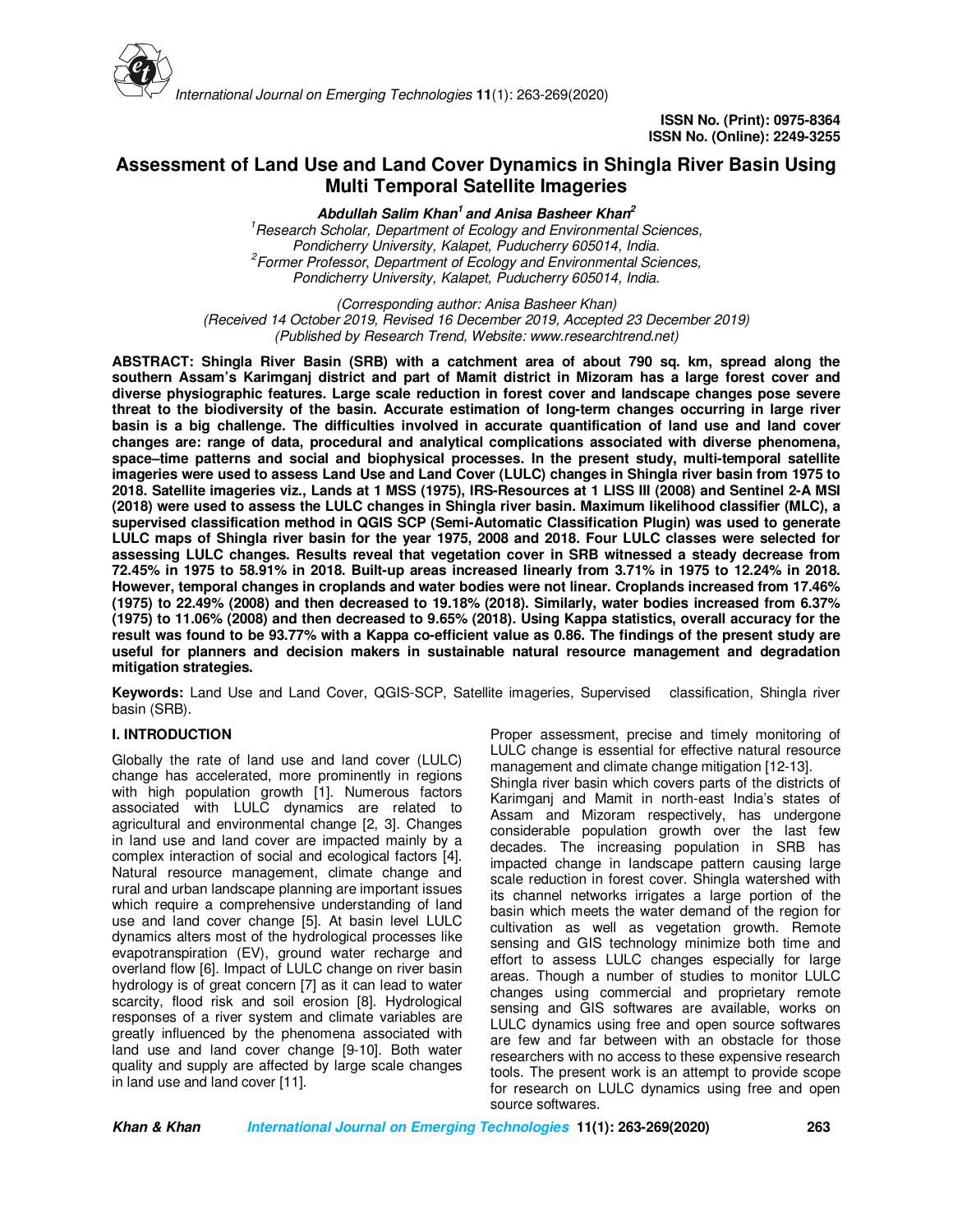Quantum GIS- a free and open source GIS software with a plug in called Semi-automatic Classification Plugin (SCP) is used for remote sensing and GIS analysis. The objective is to quantify major land use and land cover classes in Shingla river basin and detect their changes over four decades (1975 to 2018) using multitemporal satellite remote sensing data.

### **II. MATERIALS AND METHODS**

### *A. Study area*

The area under study is the Shingla river basin (SRB) drained by river Shingla and the adjoining streams. SRB is a sub-basin of another major river basin called Barak river basin which forms the Barak valley in southern Assam, India. Shingla river basin extends from the hills of Mamit district in Mizoram to the south-western plain of Karimganj district in Assam. Shingla river basin with a catchment area of 790 sq km and forms a radial drainage system with a number of small watersheds formed by streams along its course. Using vector data digitized in Google Earth Pro (Version 7.3.2) and QGIS (Version 3.8.2), the total catchment area, the length, and the direction of the Shingla river course were estimated. Shingla originates at an altitude of 365 meters above sea level in the hills of Mamit district in Mizoram which are the offshoots of the Jampui hills located in Tripura. The basin also includes an important wetland in the downstream called Son Beel wetland, the largest freshwater wetland in Assam [14].

The wetland, which is also a potential Ramsar site serves as an outlet for river Shingla [15]. River Shingla travels in the north-south direction from the source to the outlet, traversing a distance of about 80 km. Shingla bifurcates, beyond the wetland into two distributaries which are locally known as Kuchua and Kakra. The Kuchua courses 23 km along the north-south direction and joins river Kushiara at the frontiers of India and Bangladesh. River Kakra, on the other hand, moves along the north-western direction traversing a distance of about 93 km and connects to the Kushiara River in Bangladesh which finally falls in the Bay of Bengal.

### *B. Study area map*

Shingla river basin is bounded within 24º47′54″ to 24º09′40″ north latitude and 92º24′5″ to 92º27′04″ east longitude. Fig. 1 illustrates Shingla river basin including Son Beel wetland and the outlets of the river along with elevations in meters above mean sea level (AMSL). Shingla catchment boundary is delineated using SRTM DEM (30-meter spatial resolution) in Quantum GIS [16] and SAGA (System for Automated Geoscientific Analyses) software.

On-screen digitization is one of the most convenient methods and accurate technique for tracing and locating map features using a reference map [16-17]. This method is used for tracing Shingla river course and Son Beel wetland boundary in QGIS and using Google earth Pro as a base map. In field GPS tracked shape files and field surveyed data are also used.



**Fig. 1.** Study area map depicting Shingla catchment and Son Beel wetland with elevation.

#### *C. Soil in Shingla basin*

The soil type in the upstream regions of Shingla river basin which lies in the hills of Mizoram, mostly belong to the soil order inceptisols [18]. Inceptisols are the prominent soils found in the mountainous regions which are characterized by high silt/clay ratio and are very susceptible to erosion [19]. On the other hand, soil in the downstream regions of Shingla river basin are fine loamy, mixed, hyperthermic which belong to the family of Endoquepts [20]. Soil map of Shingla river basin (Fig. 2) is created in QGIS based on the field collected soil sample analysed. It is observed that the soil in Shingla river basin is mostly older alluvium having a texture of clay loam. In some parts it is sandy loam in texture. The observed pH of the soil ranges from 4.5 to 6.0.



**Fig. 2.** Soil map of Shingla river basin generated in QGIS using field survey and NBSS Soil data.

#### *D. Vegetation*

The vegetation type in Shingla river basin varies from dense to open forest. In the upstream regions which fall in the hilly terrains of Mizoram, the basin has mostly dense forest but the downstream regions are dominated by open forest. Shingla river basin includes an ecologically significant forest zone called Shingla Reserve Forest which extends to Hailakandi district,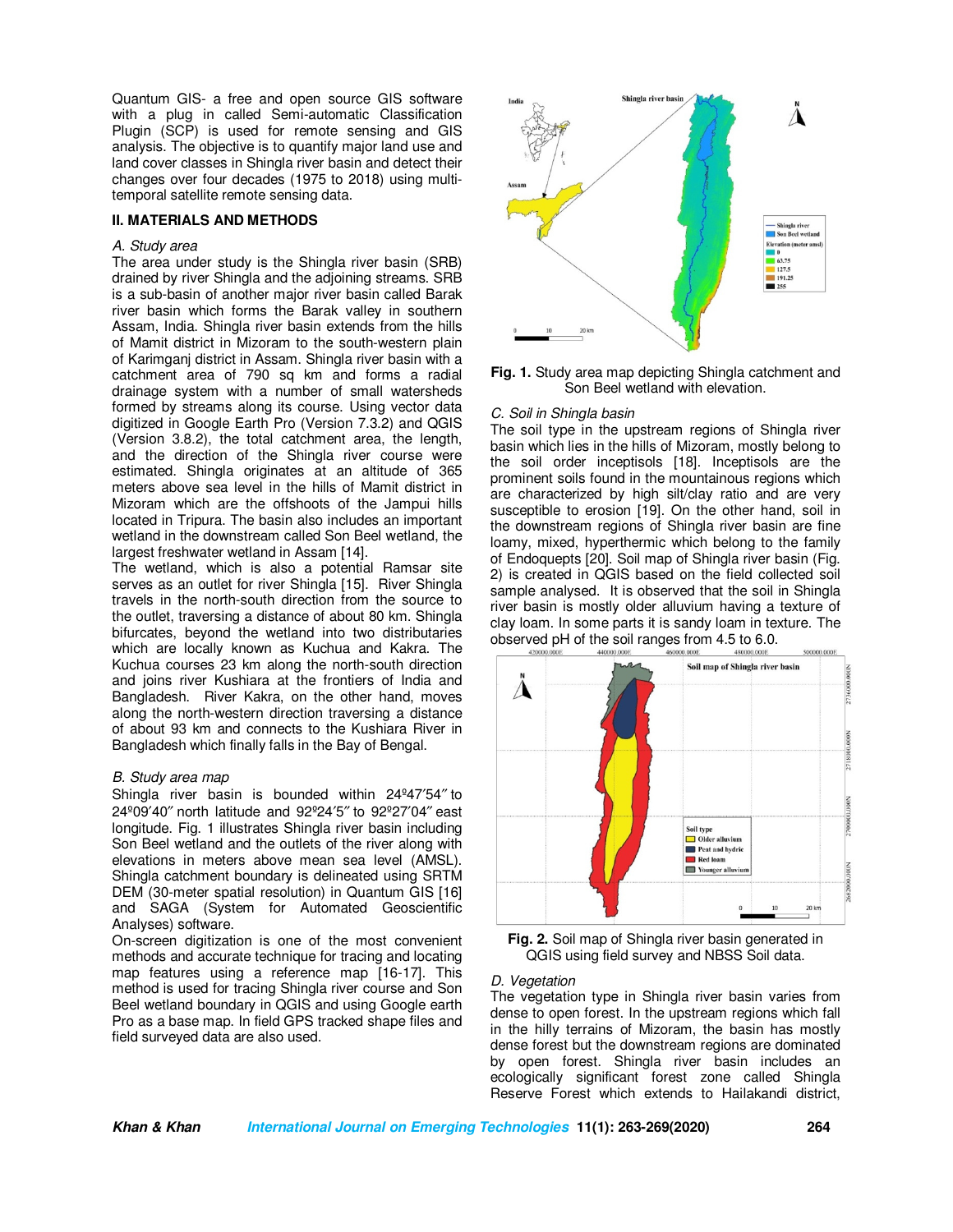Mizoram, parts of Tripura [21] and this is a predominantly mixed evergreen and deciduous forest. NDVI (Normalized Difference Vegetation Index) map showing the vegetation extent of Shingla river basin is created in QGIS using Sentinel 2 satellite data of the year 2018 (Fig. 3).

Calculation of NDVI [22] is based on the following equation:

$$
NDVI = \frac{\rho_{nir} - \rho_{red}}{\rho_{nir} + \rho_{red}}\tag{1}
$$

Where,  $\rho_{nir}$  represent reflectance at the Near Infra Red (NIR) wavelengths (0.7-1.1  $\mu$ m) and  $\rho_{red}$  represent reflectance at the Red wavelengths  $(0.6-0.7 \,\text{µm})$ 

For Sentinel 2 satellite data, NIR is band 8 and Red is band 4. Hence, Eqn. (1) can be re-written as

$$
NDVI = \frac{\dot{\rho}_{bands} - \rho_{band4}}{\rho_{heat} + \rho_{heat}}\tag{2}
$$

NDVI values range from  $-1$  to  $+1$  with higher values indicating dense vegetation and lower values

representing sparse vegetation. In Shingla river basin NDVI values were found to vary from –0.461 to +0.862 with higher NDVI values observed in the upstream regions while the downstream regions showing lower NDVI values.

## *E. Satellite and ancillary data used*

Remote sensing satellite data used includes Landsat-1 MSS (GLS), IRS LISS-III and Sentinel 2 for the period of 1975, 2008 and 2018 respectively, with details depicted in Table 1. Shingla river basin comprised of only one Landsat scene (path 146, row 43), eight IRS LISS III tiles and two Sentinel 2 tiles. WGS (World Geodetic System) 84 datum and Universal Transverse Mercator (UTM) projection is used in this study. Shingla river basin lies in the UTM zone 46N. Hence all the satellite images are projected to WGS 84/ UTM Zone 46 N.



**Fig. 3.** Normalized Difference Vegetation Index (NDVI) map of Shingla river basin using Sentinel 2 image.

| S.No. | <b>Satellite Name</b>    | <b>Sensor</b> | <b>Acquisition date</b> | Path/Raw/Tile | <b>Spatial resolution</b><br>(meter) | <b>Source</b>   |  |
|-------|--------------------------|---------------|-------------------------|---------------|--------------------------------------|-----------------|--|
| 1.    | Landsat 1                | <b>MSS</b>    | 26-03-1975              | 146/43        | 60                                   | <b>USGS</b>     |  |
| 2.    | <b>IRS Resourcesat 1</b> | LISS III      | 19-11-2008              | G46U05        | 23.5                                 | NRSC, ISRO      |  |
| 3.    | <b>IRS Resourcesat 1</b> | LISS III      | 19-11-2008              | G46U06        | 23.5                                 | NRSC, ISRO      |  |
| 4.    | <b>IRS Resourcesat 1</b> | LISS III      | 19-11-2008              | G46U07        | 23.5                                 | NRSC, ISRO      |  |
| 5.    | <b>IRS Resourcesat 1</b> | LISS III      | 19-11-2008              | G46U08        | 23.5                                 | NRSC, ISRO      |  |
| 6.    | <b>IRS Resourcesat 1</b> | LISS III      | 19-11-2008              | G46U09        | 23.5                                 | NRSC, ISRO      |  |
| 7.    | <b>IRS Resourcesat 1</b> | LISS III      | 19-11-2008              | G46U10        | 23.5                                 | NRSC, ISRO      |  |
| 8.    | <b>IRS Resourcesat 1</b> | LISS III      | 19-11-2008              | G46U11        | 23.5                                 | NRSC. ISRO      |  |
| 9.    | <b>IRS Resourcesat 1</b> | LISS III      | 24-11-2008              | G46U12        | 23.5                                 | NRSC, ISRO      |  |
| 10.   | Sentinel 2 A             | <b>MSI</b>    | 30-12-2018              | T4QDM         | 10                                   | ESA, Copernicus |  |
| 11.   | Sentinel 2 A             | <b>MSI</b>    | 30-12-2018              | T46RDN        | 10                                   | ESA, Copernicus |  |

**Table 1: Details of the satellite data used.** 

QGIS version 3.8.2, a freely available open source GIS software is used for both remote sensing and GIS analysis. QGIS has an important plug-in called SCP (Semi-automatic Classification plug-in) which is used for satellite image processing, study area extraction and Land Cover Land Use Classification. Final map is also

generated in QGIS map composer using raster data and digitized vector data. SAGA (System for Automated Geoscientific Analyses) is used for Shingla river catchment delineation using 30 meters SRTM DEM. Pixel based maximum likelihood supervised classification method is used for LULC classification in Shingla river basin (Fig. 4).

**Khan & Khan International Journal on Emerging Technologies 11(1): 263-269(2020) 265**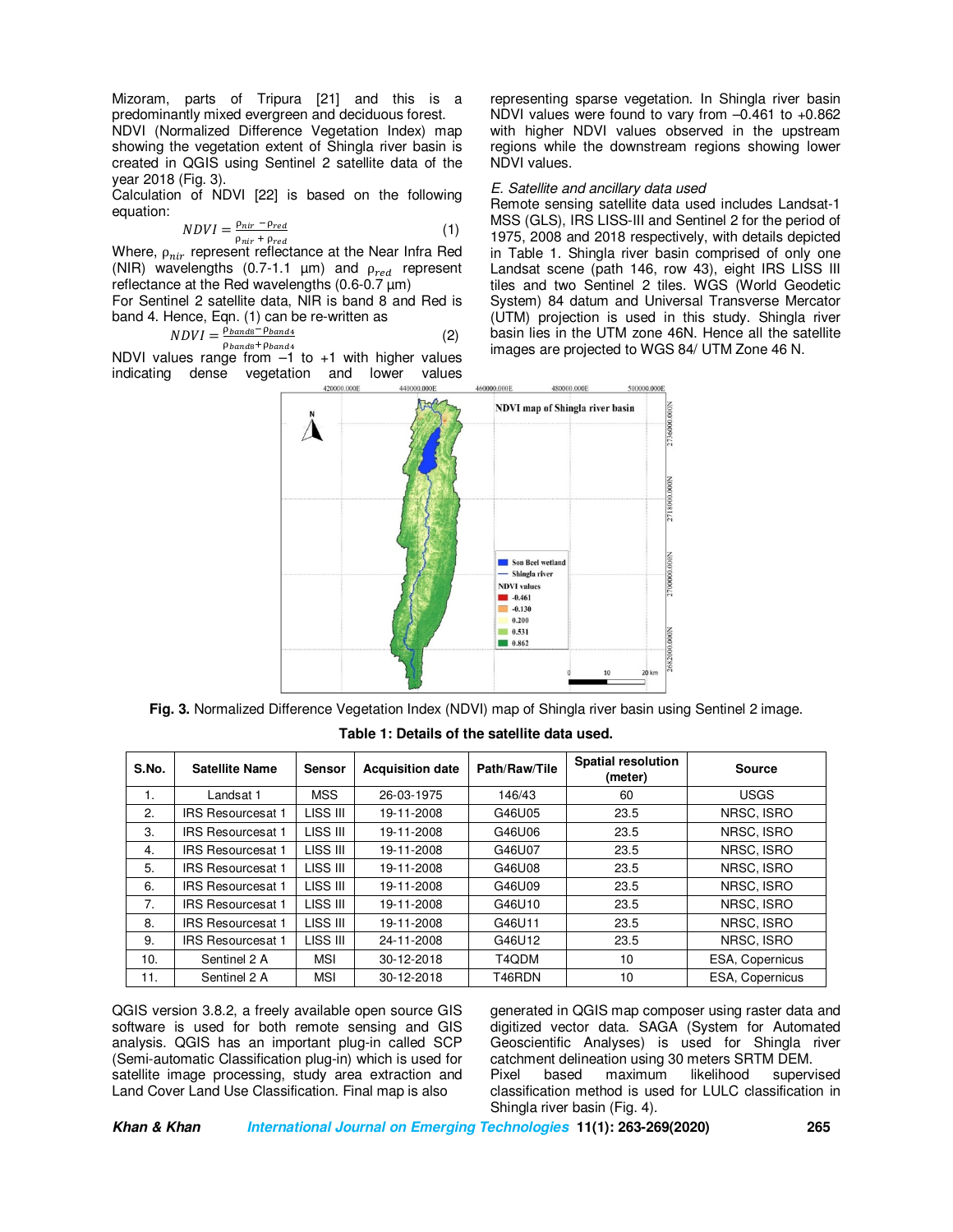

**Fig. 4.** Workflow of LULC in Shingla river basin.

# **III. RESULTS AND DISCUSSION**

LULC maps of Shingla river basin generated in QGIS SCP using maximum likelihood classifier (MLC) are given in Fig. 6 for the years 1975, 2008 and 2018 respectively.

The challenges involved in data availability are overcome by the acquisition of satellite data and ground trothing using field survey data. Data from three different satellites viz. Landsat MSS (1975), Resource sat 1-LISS III (2008) and Sentinel 2-MSI (2008) are used along with ancillary data. Four land use and land cover classes are selected for the study. In terms of area, major land use and land cover classes in Shingla river basin during 1975-2008 are: vegetation > cropland > water bodies >

built up (Table 2). Post 2008, rapid expansion in built up areas changed the LULC area order as: vegetation > cropland > built up> water bodies (Table 2). Results show that major decline in SRB LULC is in vegetation cover (Fig. 5) which decreased from 72.45% in 1975 to 62.38% in 2008 and further decreased to 58.91% by 2018. Built-up areas increased linearly from 3.71% in 1975 to 4.06% in 2008 and further increased to 12.24% by the end of 2018. However, temporal changes in croplands and water bodies are non-linear with croplands increasing from 17.46% (1975) to 22.49% (2008) and then decreased to 19.18% (2018). Similarly, water bodies increased from 6.37% (1975) to 11.06% (2008) and then decreased to 9.65% (2018).

**Table 2: Area and percentage change in different land use and land cover categories of SRB during 1975 – 2018.** 

| <b>LULC</b>       | 1975                    |       | 2008                  |       | 2018                    |       | Change                 |       |
|-------------------|-------------------------|-------|-----------------------|-------|-------------------------|-------|------------------------|-------|
| <b>Categories</b> | Area (Km <sup>2</sup> ) | %     | Area (Km <sup>2</sup> | %     | Area (Km <sup>2</sup> ) | %     | Area (Km <sup>2)</sup> | %     |
| <b>W</b> ater     | 50.42                   | 6.37  | 87.54                 | 11.06 | 76.38                   | 9.65  | $+25.96$               | 3.28  |
| Vegetation        | 573.49                  | 72.45 | 493.78                | 62.38 | 466.31                  | 58.91 | $-107.18$              | 13.54 |
| Cropland          | 138.2                   | 17.46 | 178.02                | 22.49 | 151.82                  | 19.18 | $+13.62$               | 1.72  |
| Built up          | 29.36                   | 3.71  | 32.13                 | 4.06  | 96.88                   | 12.24 | $+67.52$               | 8.53  |
| Total             | 791                     |       | 791                   |       | 791                     |       |                        |       |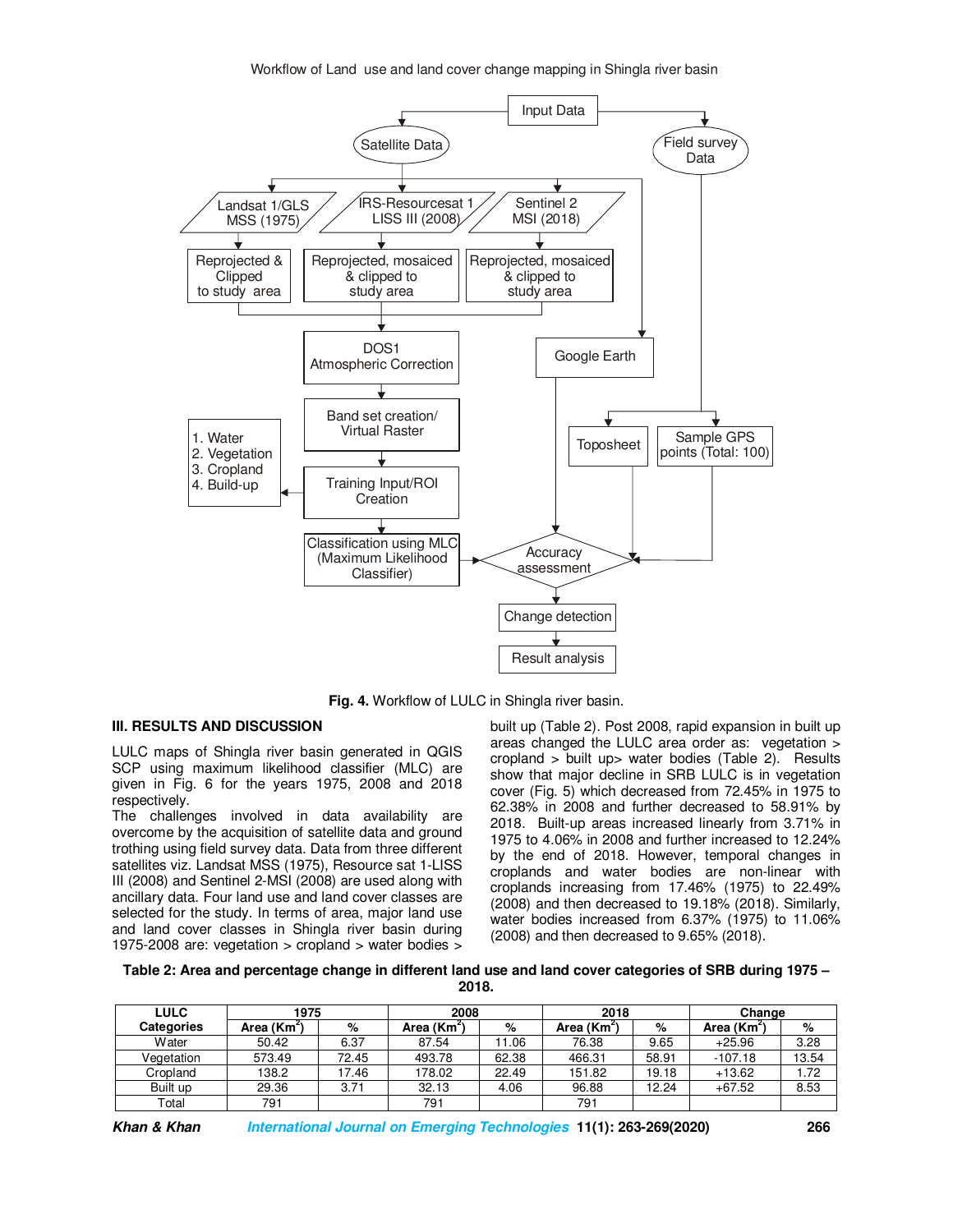

**Fig. 5.** Major Land Use and Land Cover classes in Shingla river basin in 1975, 2008 and 2018.

Land Use and Land Cover map of Shingla river basin for the year 1975, 2008 and 2018



**Fig. 6.** Land Use and Land Cover change maps of Shingla river basin for the year 1975, 2008 and 2018.

#### *A. Accuracy assessment*

Quantification of map accuracies is done by creating an error matrix, also known as confusion matrix that compares the classification map with a reference map [23]. For ground truthing and accuracy assessment of the obtained results, ancillary and field survey data being essential, randomly 100 estimated GPS points are collected from the basin during field visits, based on the Eqn. (3) of [24] as stated below.

Random points are also collected from high resolution Google Earth imageries for the locations where access is difficult especially in the mountainous regions.

$$
N = \{ \sum_{i=1}^{\{Wi-Si\}} \}^2 \tag{3}
$$

where, Wi = mapped area proportion of class i Si = standard deviation of stratum i So = expected standard deviation of overall accuracy Survey of India topo sheets (1:250 000 scale) were also used for accuracy assessment in case of Landsat 1 MSS (1975) satellite data. Kappa statistical analysis is used for accuracy assessment of the created LULC maps of Shingla river basin. Kappa analysis is a commonly used multi-variate statistical tool for accuracy assessment [25, 26].

The estimate of kappa method is known as K-HAT statistics and is calculated by the equation described by [27-29] as

$$
\widehat{K} = \frac{N \sum_{i=1}^{r} X_{ij} - \sum_{i=1}^{r} X_{i} X_{j}}{N^{2} - \sum_{i=1}^{r} X_{i} X_{j}}
$$
(4)

where,  $r = \text{Total number of rows and columns}$  $N = Total number of observations$ 

 $X_{ij}$  = Total observation in row i and column j

 $Xi = Sum$  of values in row i

 $Xj$  = Sum of values in column j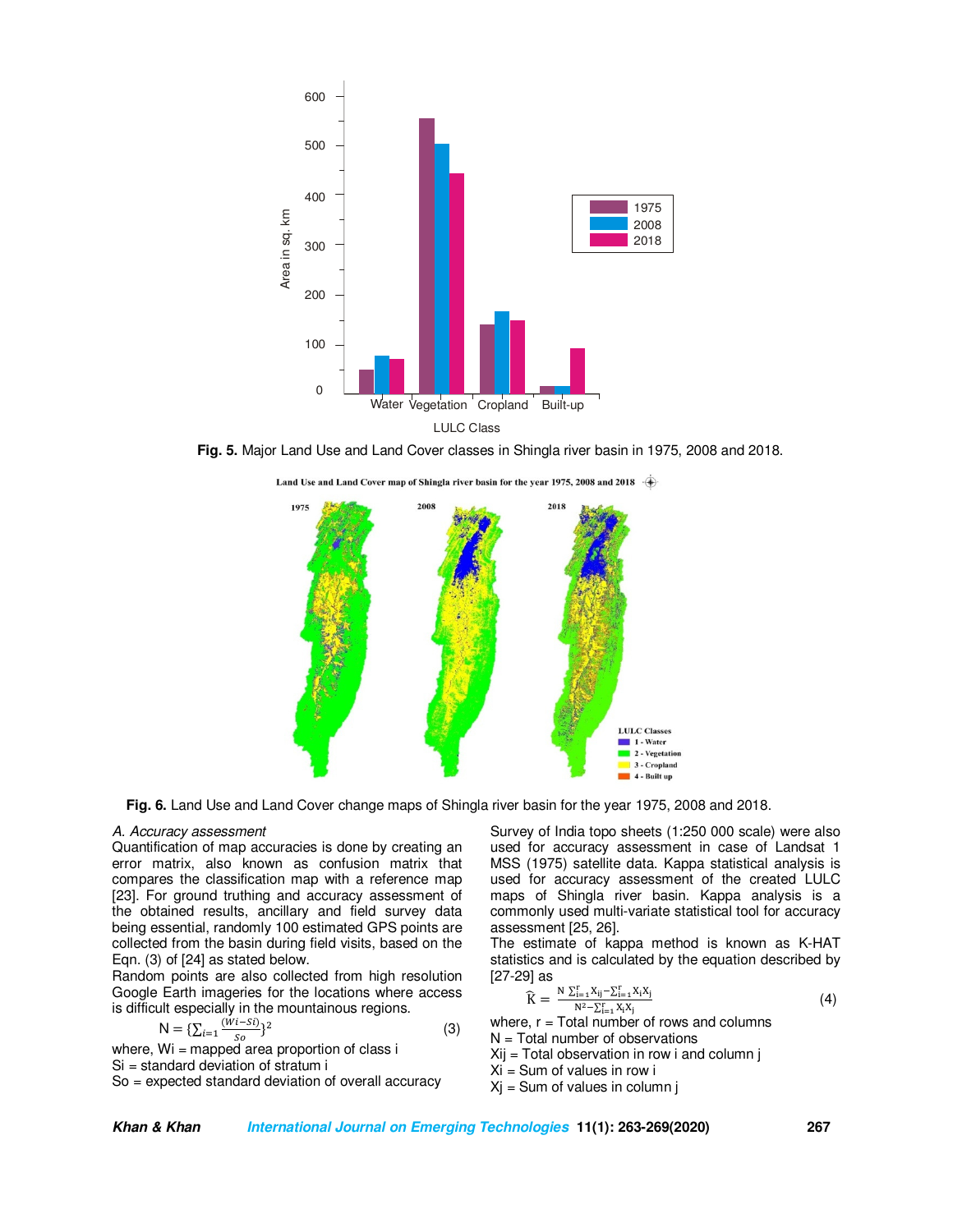| Year                                                                                                   | Producer's accuracy (%) |       |       |        | User's accuracy (%) |        |       |        | Overall         | Kappa/hat   |
|--------------------------------------------------------------------------------------------------------|-------------------------|-------|-------|--------|---------------------|--------|-------|--------|-----------------|-------------|
|                                                                                                        | w                       |       | СL    | BU     | w                   |        | СL    | BU     | accuracy<br>(%) | coefficient |
| 1975                                                                                                   | 100.00                  | 93.62 | 85.72 | 100.00 | 40.00               | 100.00 | 86.36 | 66.66  | 92.55           | 0.81        |
| 2008                                                                                                   | 100.00                  | 94.23 | 93.11 | 100.00 | 70.00               | 98.33  | 92.00 | 60.00  | 92.60           | 0.86        |
| 2018                                                                                                   | 100.00                  | 99.88 | 95.08 | 79.76  | 60.00               | 96.66  | 95.00 | 100.00 | 96.17           | 0.92        |
| $M_{\rm t}$ $M_{\rm t}$ is the disc $M_{\rm t}$ is the set of $\Omega$<br>Overland DII Dulleting and a |                         |       |       |        |                     |        |       |        |                 |             |

W= Water bodies, V= Vegetation, CL= Cropland, BU= Built-up areas.

Results of kappa statistical analysis are given in Table 3 with producer's, user's, overall accuracies and kappa hat statistics. Standard Kappa hat values range from 0 to 1. K value of 1 implies perfect agreement and K value less than 0 i.e. negative K value implies no agreement between the observed and the actual results. K values higher than 0.75 indicate an excellent agreement while lower than 0.4 indicates a poor agreement [25]. Overall LULC map accuracies are 92.55%, 92.60% and 96.17% with kappa hat values of 0.81, 0.86 and 0.92 for the respective years 1975, 2008 and 2018 (Table 3). Standard LULC maps require an optimum accuracy above 90% [30-31].

## **IV. CONCLUSION**

Vegetation is the major land cover class in Shingla river basin which however reduced by 13.54% by 2018 (Table 2), indicating large scale deforestation over the last four decades as the cause for depletion. Agricultural cropland, the second major land use class increased by 1.72% by 2018. The trend in the change of cropland indicates conversion of forest cover to croplands between 1975 and 2008 but post 2008 the decline in croplands is due to increase in built up areas that increased from 3.75% to 12.24% in 2018 (Table 2). In the third major land use class, water bodies in the basin have increased by 3.28% (Table 2) over the last four decades and increase in water bodies is potentially due to increase in number of ponds, canals and flood plains. Son Beel wetland located in the downstream of Shingla river basin is the major water source. More croplands along the wetland have been converted into flood plains due to siltation and agricultural practice. This has though led to increase in water bodies, the actual wetland extent has decreased which is evident from the decrease in water from 11.06% to 9.65% in 2018.

# **V. FUTURE SCOPE**

This being the first work of its kind on Shingla river basin, this study will be helpful for planners and decision makers in sustainable natural resource management and mitigation strategies.

# **ACKNOWLEDGEMENTS**

The authors would like to thank UGC, Government of India for providing Scholarship (MANF) to First author. Authors would also like to thank Pondicherry Central University for providing the working facilities.

# **REFERENCES**

[1]. Turner, M. G., & Gardner, R. H. (2015). Landscape Ecology in Theory and Practice. Springer-Verlag New York. doi:10.1007/978-1-4939-2794-4. 1-489.

[2]. Gibril, M. B. A., Bakar, S. A., Yao, K., Idrees, M. O., & Pradhan, B. (2017). Fusion of RADARSAT-2 and multispectral optical remote sensing data for LULC extraction in a tropical agricultural area. *Geocarto international*, *32*(7), 735-748.

[3]. Jiang, L., Li, C. Y., Song, B., & Li, S. S. (2015). Impacts of land use/cover changes on carbon storage in Beijing 1990–2010. *International Journal Environmental Studies*, *72*(6), 972-982.

[4]. Desta, L., Kassie, M., Benin, S. and Pender, J. (2000). *Land degradation and strategies for sustainable development in the Ethiopian highlands: Amhara Region* (Vol. *32*). ILRI (aka ILCA and ILRAD). (Page No.)

[5]. Schultz, M., Voss, J., Auer, M., Carter, S., & Zipf, A. (2017). Open land cover from OpenStreetMap and remote sensing. *International journal of applied earth observation and geoinformation*, *63*, 206-213.

[6]. Wilk, J., & Hughes, D. A. (2002). Simulating the impacts of land-use and climate change on water resource availability for a large south Indian catchment. *Hydrological Sciences Journal*, *47*(1), 19-30. [7]. Garg, V., Aggarwal, S. P., Gupta, P. K., Nikam, B. R., Thakur, P. K., Srivastav, S. K., & Kumar, A. S. (2017). Assessment of land use land cover change impact on hydrological regime of a basin. *Environmental Earth Sciences*, *76*(18), 1-17.

[8]. Munoth, P., & Goyal, R. (2019). Impacts of land use land cover change on runoff and sediment yield of Upper Tapi River Sub-Basin, India. *International Journal of River Basin Management*, 1-13.

[9]. Zhang, L., Karthikeyan, R., Bai, Z., & Srinivasan, R. (2017). Analysis of stream flow responses to climate variability and land use change in the Loess Plateau region of China. *Catena*, *154*, 1-11.

[10]. Neupane, R. P., & Kumar, S. (2015). Estimating the effects of potential climate and land use changes on hydrologic processes of a large agriculture dominated watershed. *Journal of Hydrology*, *529*, 418-429.

[11]. Butt, A., Shabbir, R., Ahmad, S. S., & Aziz, N. (2015). Land use change mapping and analysis using Remote Sensing and GIS: A case study of Simly watershed, Islamabad, Pakistan. *The Egyptian Journal of Remote Sensing and Space Science*, *18*(2), 251-259. [12]. Dewan, A. M., & Yamaguchi, Y. (2009). Using remote sensing and GIS to detect and monitor land use and land cover change in Dhaka Metropolitan of Bangladesh during 1960-2005. *Environmental Monitoring and Assessment*, *150*(1-4), 237–249.

[13]. Sajjad, H., & Iqbal, M. (2012). Impact of urbanization on land use/land cover of Dudhganga watershed of Kashmir Valley, India. *International Journal of Urban Sciences*, *16*(3), 321-339.